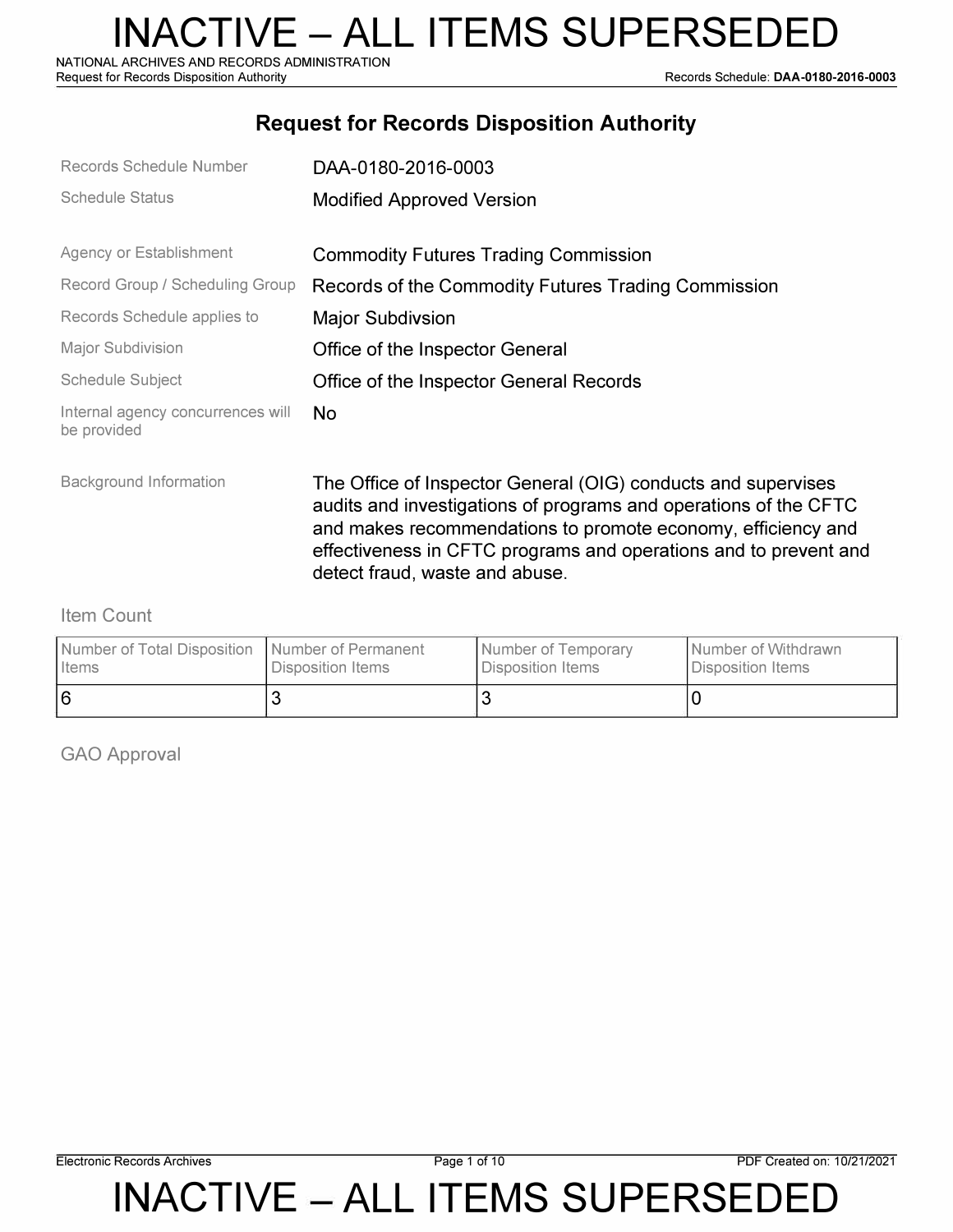**NATIONAL ARCHIVES AND RECORDS ADMINISTRATION** 

**Request for Records Disposition Authority Records Schedule: DAA-0180-2016-0003** 

#### **Outline of Records Schedule Items for DAA-0180-2016-0003**

| Sequence Number |                                                                                                                   |
|-----------------|-------------------------------------------------------------------------------------------------------------------|
|                 | <b>OIG Audit Case Files</b>                                                                                       |
| 1.1             | <b>Historically-Significant Audit Case Files</b><br>Disposition Authority Number: DAA-0180-2016-0003-0001         |
| 1.2             | All Other Audit Case Files<br>Disposition Authority Number: DAA-0180-2016-0003-0002                               |
| 2               | <b>OIG Investigation Case Files</b>                                                                               |
| 2.1             | <b>Historically-Significant Investigation Case Files</b><br>Disposition Authority Number: DAA-0180-2016-0003-0003 |
| 2.2             | <b>Allegation Files</b><br>Disposition Authority Number: DAA-0180-2016-0003-0004                                  |
| 2.3             | All Other Investigation Case Files<br>Disposition Authority Number: DAA-0180-2016-0003-0005                       |
| 3               | Semi-Annual Report to Congress<br>Disposition Authority Number: DAA-0180-2016-0003-0006                           |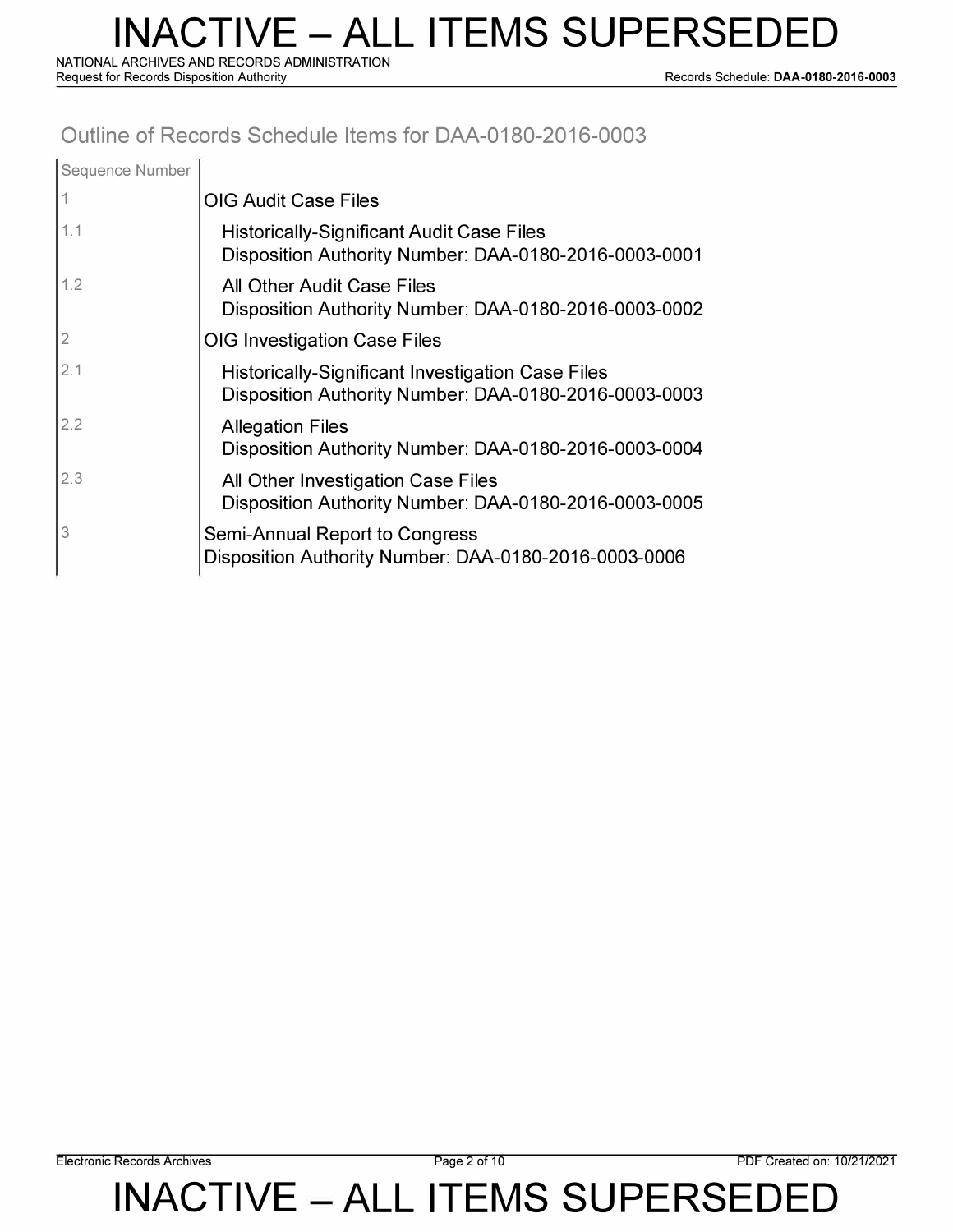**NATIONAL ARCHIVES AND RECORDS ADMINISTRATION** 

**Request for Records Disposition Authority Records Schedule: DAA-0180-2016-0003** 

#### **Records Schedule Items**

| Sequence Number |                                                                                                                                                                                                                  |                                                                                                                                                                                                                                                                                                                                                                                                                           |  |  |  |
|-----------------|------------------------------------------------------------------------------------------------------------------------------------------------------------------------------------------------------------------|---------------------------------------------------------------------------------------------------------------------------------------------------------------------------------------------------------------------------------------------------------------------------------------------------------------------------------------------------------------------------------------------------------------------------|--|--|--|
| 1               | <b>OIG Audit Case Files</b><br>Case files of internal audits of agency programs, operations, and procedures and<br>of external audits of contractors and others associated with CFTC programs and<br>operations. |                                                                                                                                                                                                                                                                                                                                                                                                                           |  |  |  |
| 1.1             | <b>Historically-Significant Audit Case Files</b>                                                                                                                                                                 |                                                                                                                                                                                                                                                                                                                                                                                                                           |  |  |  |
|                 | <b>Disposition Authority Number</b><br>DAA-0180-2016-0003-0001                                                                                                                                                   |                                                                                                                                                                                                                                                                                                                                                                                                                           |  |  |  |
|                 |                                                                                                                                                                                                                  | Relevant criteria for designating case files as historically significant include:<br>those that involve, as subjects, the Chairman, Commissioners, Division Directors,<br>or Office Heads; those that result in substantive changes in agency policy; or<br>audits that draw significant public interest as reflected in widespread news media<br>attention, Congressional interest, and/or market participant inquiries. |  |  |  |
|                 | <b>Final Disposition</b>                                                                                                                                                                                         | Permanent                                                                                                                                                                                                                                                                                                                                                                                                                 |  |  |  |
|                 | Item Status                                                                                                                                                                                                      | Inactive                                                                                                                                                                                                                                                                                                                                                                                                                  |  |  |  |
|                 | Is this item media neutral?                                                                                                                                                                                      | Yes                                                                                                                                                                                                                                                                                                                                                                                                                       |  |  |  |
|                 | Do any of the records covered<br>by this item currently exist in<br>electronic format(s) other than e-<br>mail and word processing?                                                                              | Yes                                                                                                                                                                                                                                                                                                                                                                                                                       |  |  |  |
|                 | Do any of the records covered<br>by this item exist as structured<br>electronic data?                                                                                                                            | Yes                                                                                                                                                                                                                                                                                                                                                                                                                       |  |  |  |
|                 | <b>GRS or Superseded Authority</b><br>Citation                                                                                                                                                                   | N1-180-00-001 / 200/A                                                                                                                                                                                                                                                                                                                                                                                                     |  |  |  |
|                 | Inactive Status Explanation                                                                                                                                                                                      | This item is inactive because it was superseded by<br><b>New Disposition Authority Number:</b><br>DAA-0180-2021-0001-0001                                                                                                                                                                                                                                                                                                 |  |  |  |
|                 | <b>Disposition Instruction</b>                                                                                                                                                                                   |                                                                                                                                                                                                                                                                                                                                                                                                                           |  |  |  |
|                 | <b>Cutoff Instruction</b>                                                                                                                                                                                        | Cut off files at the end of fiscal year in which the audit<br>is completed.                                                                                                                                                                                                                                                                                                                                               |  |  |  |
|                 | <b>Transfer to the National Archives</b><br>for Accessioning                                                                                                                                                     | Transfer to the National Archives in 5 year blocks 30<br>year(s) after cut off                                                                                                                                                                                                                                                                                                                                            |  |  |  |
|                 | <b>Additional Information</b>                                                                                                                                                                                    |                                                                                                                                                                                                                                                                                                                                                                                                                           |  |  |  |
|                 | First year of records accumulation 2015                                                                                                                                                                          |                                                                                                                                                                                                                                                                                                                                                                                                                           |  |  |  |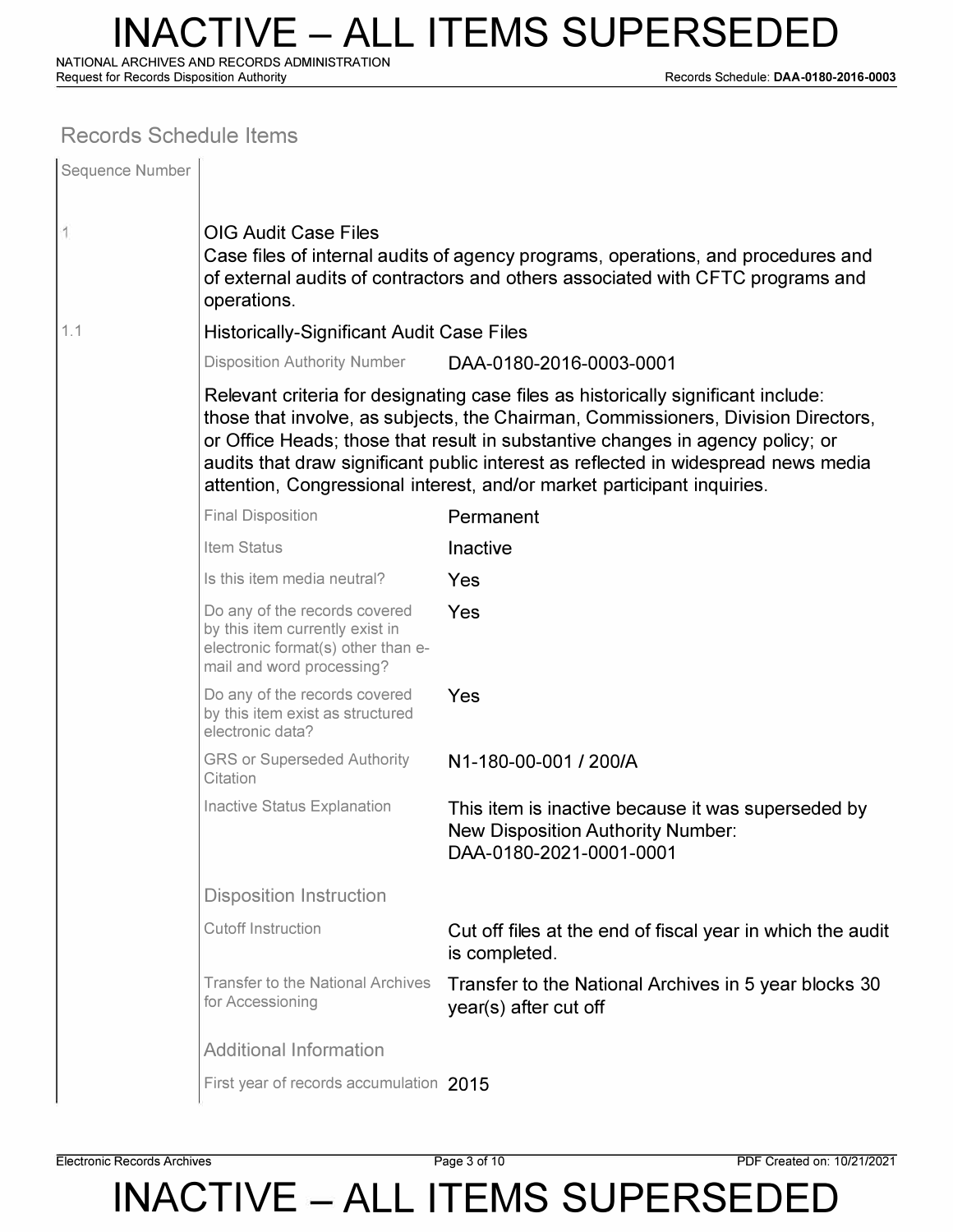**NATIONAL ARCHIVES AND RECORDS ADMINISTRATION** 

**Request for Records Disposition Authority Records Schedule: DAA-0180-2016-0003** 

|     | What will be the date span of the<br>initial transfer of records to the<br><b>National Archives?</b>                                |                                                      | From 2015 To 2020                                                                                                         |                            |  |  |  |
|-----|-------------------------------------------------------------------------------------------------------------------------------------|------------------------------------------------------|---------------------------------------------------------------------------------------------------------------------------|----------------------------|--|--|--|
|     | How frequently will your agency<br>transfer these records to the<br><b>National Archives?</b>                                       | Every 5 Years                                        |                                                                                                                           |                            |  |  |  |
|     |                                                                                                                                     |                                                      | <b>Estimated Current Volume</b>                                                                                           | <b>Annual Accumulation</b> |  |  |  |
|     | Electronic/Digital                                                                                                                  |                                                      |                                                                                                                           | 700 MB                     |  |  |  |
|     | Paper                                                                                                                               |                                                      |                                                                                                                           |                            |  |  |  |
|     | Microform                                                                                                                           |                                                      |                                                                                                                           |                            |  |  |  |
|     | Hardcopy or Analog Special<br>Media                                                                                                 |                                                      |                                                                                                                           |                            |  |  |  |
| 1.2 | All Other Audit Case Files                                                                                                          |                                                      |                                                                                                                           |                            |  |  |  |
|     | <b>Disposition Authority Number</b>                                                                                                 | DAA-0180-2016-0003-0002                              |                                                                                                                           |                            |  |  |  |
|     |                                                                                                                                     | All other audit case files not covered by item 0001. |                                                                                                                           |                            |  |  |  |
|     | <b>Final Disposition</b>                                                                                                            |                                                      | Temporary                                                                                                                 |                            |  |  |  |
|     | Item Status                                                                                                                         |                                                      | Inactive                                                                                                                  |                            |  |  |  |
|     | Is this item media neutral?                                                                                                         | Yes                                                  |                                                                                                                           |                            |  |  |  |
|     | Do any of the records covered<br>by this item currently exist in<br>electronic format(s) other than e-<br>mail and word processing? | Yes                                                  |                                                                                                                           |                            |  |  |  |
|     | Do any of the records covered<br>by this item exist as structured<br>electronic data?                                               | Yes                                                  |                                                                                                                           |                            |  |  |  |
|     | <b>GRS or Superseded Authority</b><br>Citation                                                                                      |                                                      | N1-180-00-001 / 200/B                                                                                                     |                            |  |  |  |
|     | Inactive Status Explanation                                                                                                         |                                                      | This item is inactive because it was superseded by<br><b>New Disposition Authority Number:</b><br>DAA-0180-2018-0006-0004 |                            |  |  |  |
|     | <b>Disposition Instruction</b>                                                                                                      |                                                      |                                                                                                                           |                            |  |  |  |
|     | <b>Cutoff Instruction</b>                                                                                                           |                                                      | Cut off files at the end of fiscal year in which audit is<br>completed                                                    |                            |  |  |  |
|     | <b>Retention Period</b>                                                                                                             |                                                      | Destroy 10 year(s) after cut off                                                                                          |                            |  |  |  |

**Electronic Records Archives Page 4 of 10 PDF Created on: 10/21/2021**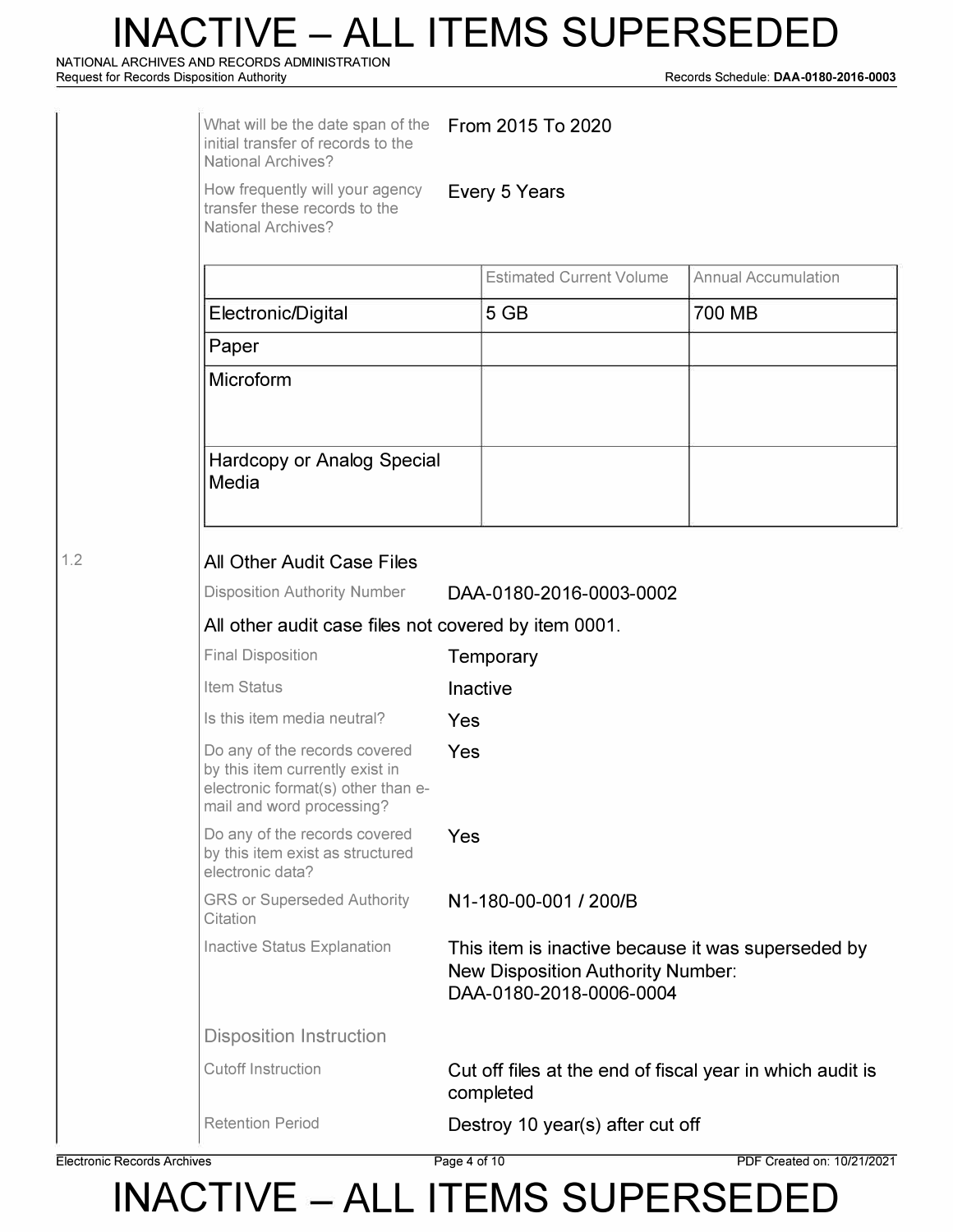**NATIONAL ARCHIVES AND RECORDS ADMINISTRATION** 

**Request for Records Disposition Authority Records Schedule: DAA-0180-2016-0003** 

|              | <b>Additional Information</b>                                                                                                       |                                                                                                                                                                                                                                                                                                                                                                                                                                                                                                     |
|--------------|-------------------------------------------------------------------------------------------------------------------------------------|-----------------------------------------------------------------------------------------------------------------------------------------------------------------------------------------------------------------------------------------------------------------------------------------------------------------------------------------------------------------------------------------------------------------------------------------------------------------------------------------------------|
|              | <b>GAO Approval</b>                                                                                                                 | <b>Not Required</b>                                                                                                                                                                                                                                                                                                                                                                                                                                                                                 |
| $\mathbf{2}$ | <b>OIG Investigation Case Files</b>                                                                                                 | Investigations of agency employees or contractors and others associated with<br>CFTC programs and operations. Files include employee and hotline complaints,<br>and other miscellaneous complaint or allegation files received through multiple<br>sources including but not limited to: the internet, telephone, facsimile, email, postal<br>mail and interviews. Files consist of investigative reports and related documents,<br>such as correspondence, notes, attachments, and working papers. |
| 2.1          | <b>Historically-Significant Investigation Case Files</b>                                                                            |                                                                                                                                                                                                                                                                                                                                                                                                                                                                                                     |
|              | <b>Disposition Authority Number</b>                                                                                                 | DAA-0180-2016-0003-0003                                                                                                                                                                                                                                                                                                                                                                                                                                                                             |
|              |                                                                                                                                     | Relevant criteria for designating case files as historically significant include:<br>those that involve as subjects the Chairman, Commissioners, Division Directors,<br>or Office Heads; those that result in substantive changes in agency policy; or<br>investigations that draw significant public interest as reflected in widespread news<br>media attention, Congressional interest, and/or market participant inquiries.                                                                     |
|              | <b>Final Disposition</b>                                                                                                            | Permanent                                                                                                                                                                                                                                                                                                                                                                                                                                                                                           |
|              | Item Status                                                                                                                         | Inactive                                                                                                                                                                                                                                                                                                                                                                                                                                                                                            |
|              | Is this item media neutral?                                                                                                         | Yes                                                                                                                                                                                                                                                                                                                                                                                                                                                                                                 |
|              | Do any of the records covered<br>by this item currently exist in<br>electronic format(s) other than e-<br>mail and word processing? | <b>No</b>                                                                                                                                                                                                                                                                                                                                                                                                                                                                                           |
|              | Inactive Status Explanation                                                                                                         | This item is inactive because it was superseded by<br><b>New Disposition Authority Number:</b><br>DAA-0180-2021-0001-0001                                                                                                                                                                                                                                                                                                                                                                           |
|              | <b>Disposition Instruction</b>                                                                                                      |                                                                                                                                                                                                                                                                                                                                                                                                                                                                                                     |
|              | <b>Cutoff Instruction</b>                                                                                                           | Cut off files at the end of the fiscal year in which the<br>Inspector General signs the closing memo.                                                                                                                                                                                                                                                                                                                                                                                               |
|              | <b>Transfer to the National Archives</b><br>for Accessioning                                                                        | Transfer to the National Archives in 5 year blocks 30<br>year(s) after cut off                                                                                                                                                                                                                                                                                                                                                                                                                      |
|              | <b>Additional Information</b>                                                                                                       |                                                                                                                                                                                                                                                                                                                                                                                                                                                                                                     |
|              | First year of records accumulation 1995                                                                                             |                                                                                                                                                                                                                                                                                                                                                                                                                                                                                                     |
|              | What will be the date span of the<br>initial transfer of records to the<br><b>National Archives?</b>                                | From 1995 To 2000                                                                                                                                                                                                                                                                                                                                                                                                                                                                                   |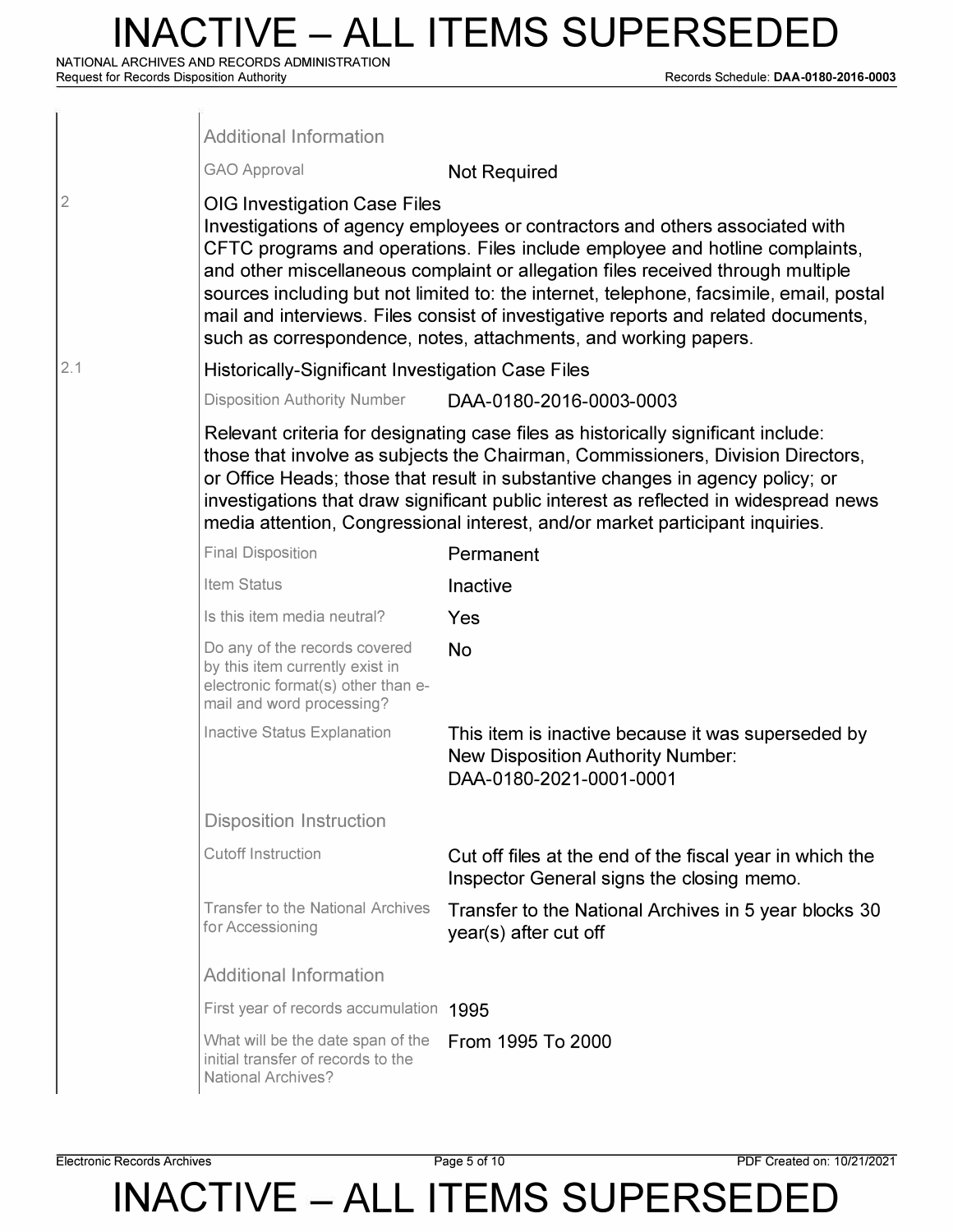**NATIONAL ARCHIVES AND RECORDS ADMINISTRATION** 

**Request for Records Disposition Authority Records Schedule: DAA-0180-2016-0003** 

|            | How frequently will your agency<br>transfer these records to the<br><b>National Archives?</b>                                                                                                                                                                                                                                                                                                                                                                                                                                          | Every 5 Years                                                                                                                                                                                                                                                                                                                                                                              |                            |  |  |  |
|------------|----------------------------------------------------------------------------------------------------------------------------------------------------------------------------------------------------------------------------------------------------------------------------------------------------------------------------------------------------------------------------------------------------------------------------------------------------------------------------------------------------------------------------------------|--------------------------------------------------------------------------------------------------------------------------------------------------------------------------------------------------------------------------------------------------------------------------------------------------------------------------------------------------------------------------------------------|----------------------------|--|--|--|
|            |                                                                                                                                                                                                                                                                                                                                                                                                                                                                                                                                        | <b>Estimated Current Volume</b>                                                                                                                                                                                                                                                                                                                                                            | <b>Annual Accumulation</b> |  |  |  |
|            | Electronic/Digital                                                                                                                                                                                                                                                                                                                                                                                                                                                                                                                     | 300 MB                                                                                                                                                                                                                                                                                                                                                                                     | <b>40 MB</b>               |  |  |  |
|            | Paper                                                                                                                                                                                                                                                                                                                                                                                                                                                                                                                                  |                                                                                                                                                                                                                                                                                                                                                                                            |                            |  |  |  |
|            | Microform                                                                                                                                                                                                                                                                                                                                                                                                                                                                                                                              |                                                                                                                                                                                                                                                                                                                                                                                            |                            |  |  |  |
|            | <b>Hardcopy or Analog Special</b><br>Media                                                                                                                                                                                                                                                                                                                                                                                                                                                                                             |                                                                                                                                                                                                                                                                                                                                                                                            |                            |  |  |  |
| $\cdot$ .2 | <b>Allegation Files</b>                                                                                                                                                                                                                                                                                                                                                                                                                                                                                                                |                                                                                                                                                                                                                                                                                                                                                                                            |                            |  |  |  |
|            | <b>Disposition Authority Number</b><br>DAA-0180-2016-0003-0004                                                                                                                                                                                                                                                                                                                                                                                                                                                                         |                                                                                                                                                                                                                                                                                                                                                                                            |                            |  |  |  |
|            | Files containing information, complaints or allegations which are of an investigative<br>nature but do not relate to a specific investigation. Records include anonymous or<br>vague complaints or allegations not warranting an investigation, matters referred<br>to other constituents for handling including other Federal agencies, Divisions<br>or Offices within the CFTC and/or private partners, such as the NFA or FINRA,<br>and support files providing general information that may prove useful in OIG<br>investigations. |                                                                                                                                                                                                                                                                                                                                                                                            |                            |  |  |  |
|            | <b>Final Disposition</b>                                                                                                                                                                                                                                                                                                                                                                                                                                                                                                               | Temporary                                                                                                                                                                                                                                                                                                                                                                                  |                            |  |  |  |
|            | Item Status                                                                                                                                                                                                                                                                                                                                                                                                                                                                                                                            | Inactive                                                                                                                                                                                                                                                                                                                                                                                   |                            |  |  |  |
|            | Is this item media neutral?                                                                                                                                                                                                                                                                                                                                                                                                                                                                                                            | Yes                                                                                                                                                                                                                                                                                                                                                                                        |                            |  |  |  |
|            | Do any of the records covered<br>by this item currently exist in<br>electronic format(s) other than e-<br>mail and word processing?                                                                                                                                                                                                                                                                                                                                                                                                    | <b>No</b>                                                                                                                                                                                                                                                                                                                                                                                  |                            |  |  |  |
|            | Inactive Status Explanation                                                                                                                                                                                                                                                                                                                                                                                                                                                                                                            | This item is inactive because it was superseded by<br><b>New Disposition Authority Number:</b><br>DAA-0180-2018-0006-0004<br>Superseded in part "support files providing<br>information for OIG investigations."<br><b>New Disposition Authority Number:</b><br>DAA-0180-2018-0007-0001<br>Superseded in part, all except "support files providing<br>information for OIG investigations." |                            |  |  |  |
|            | <b>Disposition Instruction</b>                                                                                                                                                                                                                                                                                                                                                                                                                                                                                                         |                                                                                                                                                                                                                                                                                                                                                                                            |                            |  |  |  |

**Electronic Records Archives** Page 6 of 10 PDF Created on: 10/21/2021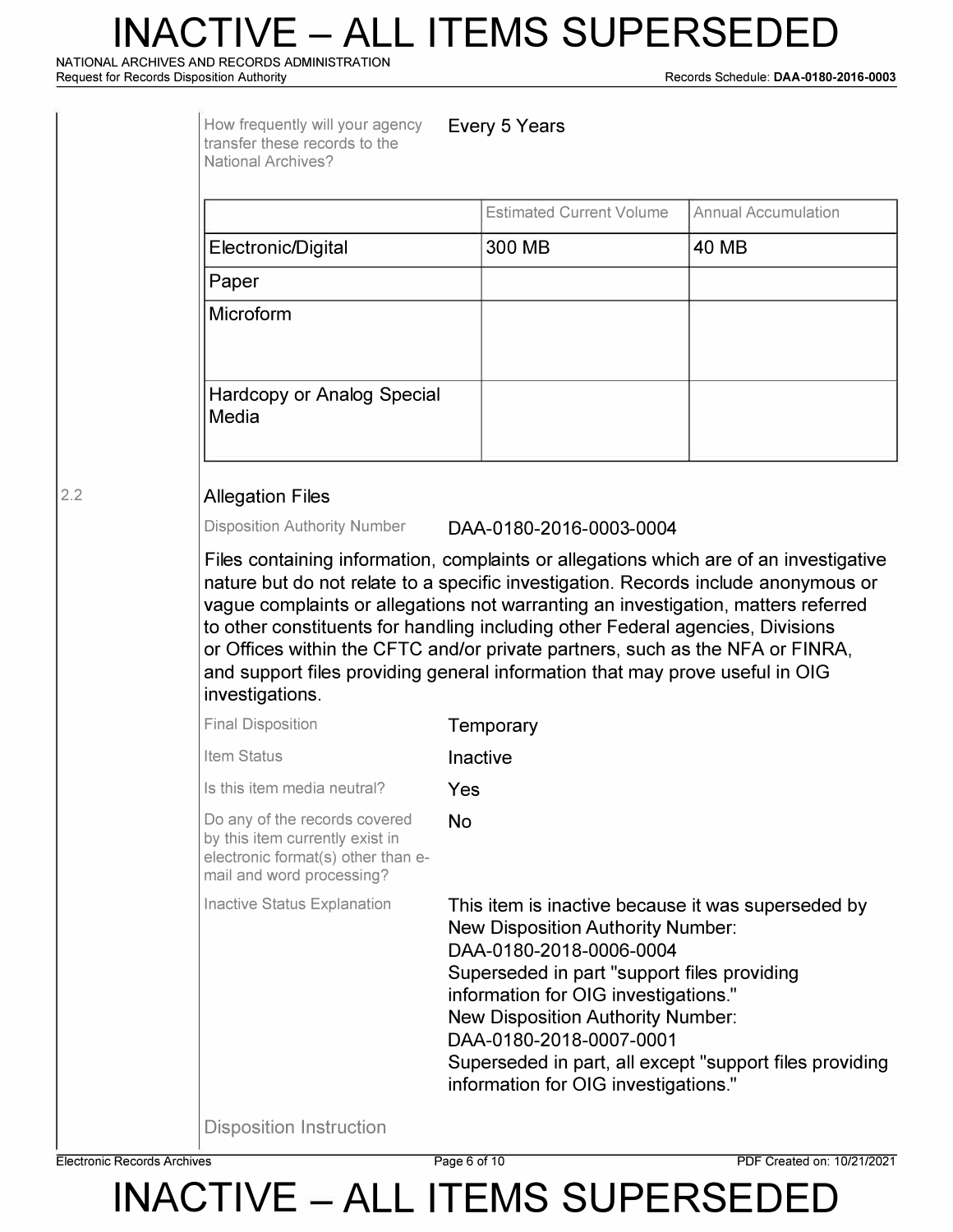**NATIONAL ARCHIVES AND RECORDS ADMINISTRATION** 

**Request for Records Disposition Authority Records Schedule: DAA-0180-2016-0003** 

|     | <b>Cutoff Instruction</b>                                                                                                           | Cut off files at the end of the fiscal year.                                                                              |
|-----|-------------------------------------------------------------------------------------------------------------------------------------|---------------------------------------------------------------------------------------------------------------------------|
|     | <b>Retention Period</b>                                                                                                             | Destroy 5 year(s) after cut off                                                                                           |
|     | <b>Additional Information</b>                                                                                                       |                                                                                                                           |
|     | <b>GAO Approval</b>                                                                                                                 | <b>Not Required</b>                                                                                                       |
| 2.3 | All Other Investigation Case Files                                                                                                  |                                                                                                                           |
|     | <b>Disposition Authority Number</b>                                                                                                 | DAA-0180-2016-0003-0005                                                                                                   |
|     | All other case files not covered by items 0003 or 0004.                                                                             |                                                                                                                           |
|     | <b>Final Disposition</b>                                                                                                            | Temporary                                                                                                                 |
|     | Item Status                                                                                                                         | Inactive                                                                                                                  |
|     | Is this item media neutral?                                                                                                         | Yes                                                                                                                       |
|     | Do any of the records covered<br>by this item currently exist in<br>electronic format(s) other than e-<br>mail and word processing? | <b>No</b>                                                                                                                 |
|     | <b>GRS or Superseded Authority</b><br>Citation                                                                                      | N1-180-001 / 201                                                                                                          |
|     | <b>Inactive Status Explanation</b>                                                                                                  | This item is inactive because it was superseded by<br><b>New Disposition Authority Number:</b><br>DAA-0180-2018-0006-0004 |
|     | <b>Disposition Instruction</b>                                                                                                      |                                                                                                                           |
|     | <b>Cutoff Instruction</b>                                                                                                           | Cut off files at the end of the fiscal year in which the<br>Inspector General signs the closing memo.                     |
|     | <b>Retention Period</b>                                                                                                             | Destroy 10 year(s) after cut off                                                                                          |
|     | <b>Additional Information</b>                                                                                                       |                                                                                                                           |
|     | <b>GAO Approval</b>                                                                                                                 | <b>Not Required</b>                                                                                                       |
| 3   | Semi-Annual Report to Congress                                                                                                      |                                                                                                                           |
|     | <b>Disposition Authority Number</b>                                                                                                 | DAA-0180-2016-0003-0006                                                                                                   |
|     | accordance with Sect. 5 of the IG Act.                                                                                              | Report to Chairman and Congress summarizing activities of the OIG, in                                                     |
|     | <b>Final Disposition</b>                                                                                                            | Permanent                                                                                                                 |
|     | Item Status                                                                                                                         | Inactive                                                                                                                  |
|     | Is this item media neutral?                                                                                                         | Yes                                                                                                                       |
|     | Do any of the records covered<br>by this item currently exist in                                                                    | <b>No</b>                                                                                                                 |

**Electronic Records Archives** Page 7 of 10 PDF Created on: 10/21/2021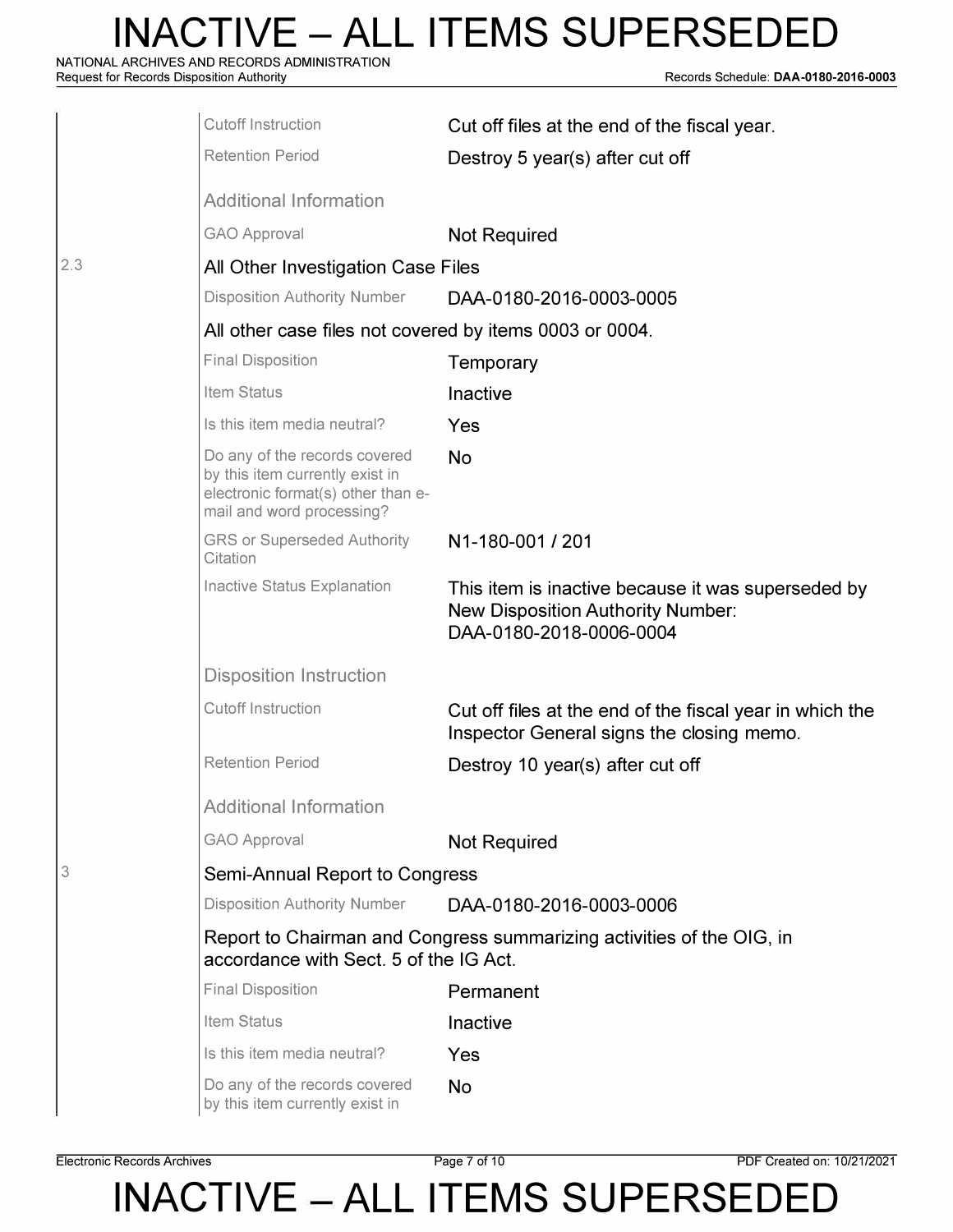**NATIONAL ARCHIVES AND RECORDS ADMINISTRATION** 

**Request for Records Disposition Authority Records Schedule: DAA-0180-2016-0003** 

| electronic format(s) other than e-<br>mail and word processing?                                      |                     |                                                                                                                           |                                                           |  |
|------------------------------------------------------------------------------------------------------|---------------------|---------------------------------------------------------------------------------------------------------------------------|-----------------------------------------------------------|--|
| <b>GRS or Superseded Authority</b><br>Citation                                                       | N1-180-00-001 / 203 |                                                                                                                           |                                                           |  |
| <b>Inactive Status Explanation</b>                                                                   |                     | This item is inactive because it was superseded by<br><b>New Disposition Authority Number:</b><br>DAA-0180-2018-0007-0006 |                                                           |  |
| <b>Disposition Instruction</b>                                                                       |                     |                                                                                                                           |                                                           |  |
| <b>Cutoff Instruction</b>                                                                            |                     | is submitted to Congress.                                                                                                 | Cut off at the end of the fiscal year in which the report |  |
| <b>Transfer to the National Archives</b><br>for Accessioning                                         |                     | Transfer to the National Archives in 5 year blocks 1<br>year(s) after cut off                                             |                                                           |  |
| <b>Additional Information</b>                                                                        |                     |                                                                                                                           |                                                           |  |
| First year of records accumulation 1989                                                              |                     |                                                                                                                           |                                                           |  |
| What will be the date span of the<br>initial transfer of records to the<br><b>National Archives?</b> | From 1989 To 2011   |                                                                                                                           |                                                           |  |
| How frequently will your agency<br>transfer these records to the<br><b>National Archives?</b>        |                     | Every 5 Years                                                                                                             |                                                           |  |
|                                                                                                      |                     | <b>Estimated Current Volume</b>                                                                                           | <b>Annual Accumulation</b>                                |  |
| Electronic/Digital                                                                                   |                     | <b>105 MB</b>                                                                                                             | 30 MB                                                     |  |
| Paper                                                                                                |                     | 1 Cubic feet                                                                                                              |                                                           |  |
| Microform                                                                                            |                     |                                                                                                                           |                                                           |  |
| <b>Hardcopy or Analog Special</b><br>Media                                                           |                     |                                                                                                                           |                                                           |  |